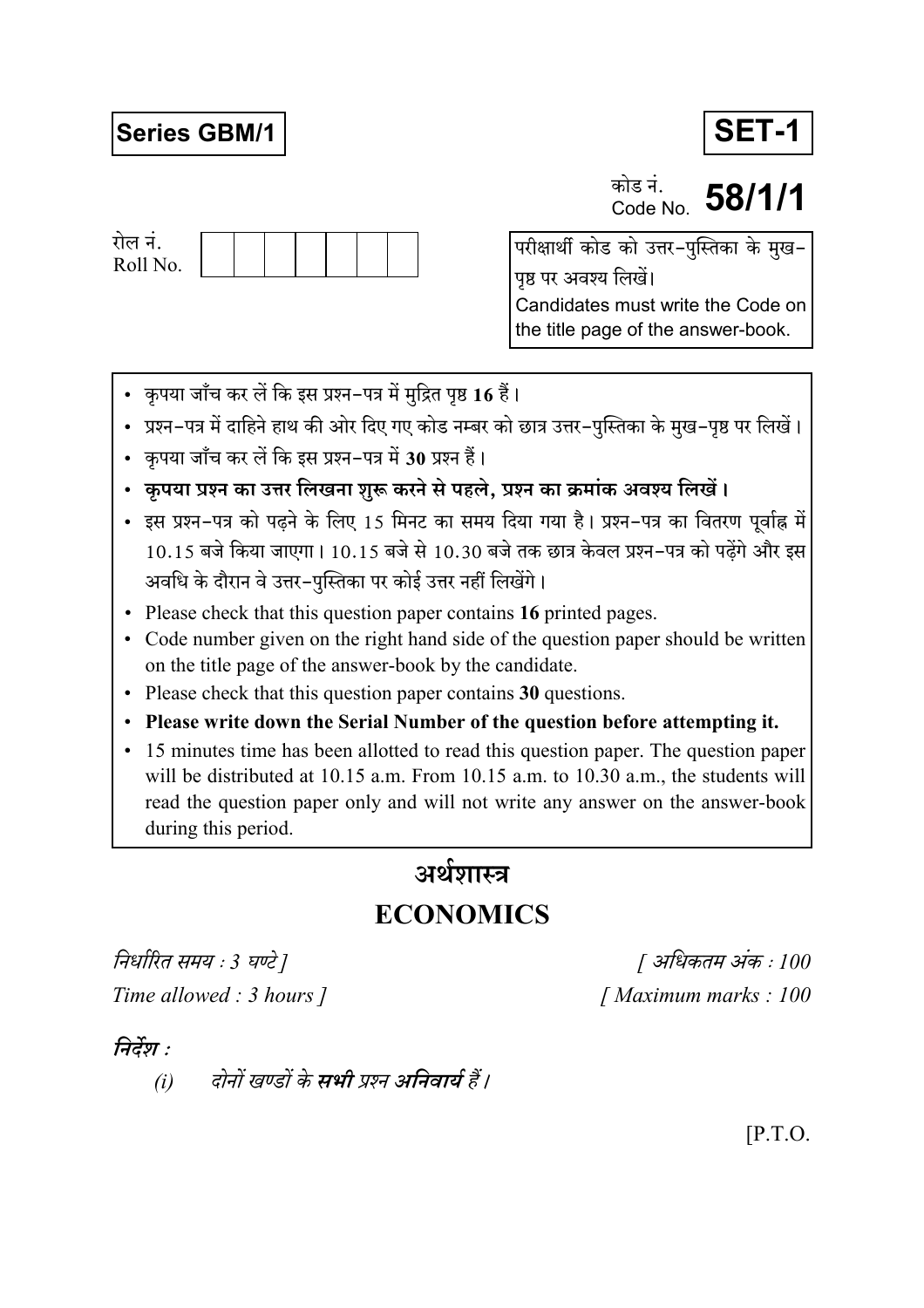- प्रत्येक प्रश्न के सामने उनके अंक दर्शाए गये हैं।  $(ii)$
- प्रश्न संख्या 1-5 और 16-20 अति लघु उत्तरीय प्रश्न हैं, प्रत्येक प्रश्न 1  $(iii)$ अंक का है। सभी प्रश्नों के उत्तर **एक वाक्य** में देना है।
- प्रश्न संख्या 6−8 और 21−23 लघु उत्तरीय प्रश्न हैं, प्रत्येक प्रश्न 3 अंक का  $(iv)$ हैं। सभी प्रश्नों के उत्तर सामान्यतः 60 शब्दों से अधिक न हों।
- प्रश्न संख्या 9–11 और 24–26 यह भी लघु उत्तरीय प्रश्न हैं. प्रत्येक प्रश्न के  $(v)$ 4 अंक हैं। सभी प्रश्नों के उत्तर सामान्यतः 70 शब्दों से अधिक न हों।
- प्रश्न संख्या 12–15 और 27–30 दीर्घ उत्तरीय प्रश्न हैं. प्रत्येक प्रश्न के 6  $(vi)$ अंक हैं। सभी प्रश्नों के उत्तर सामान्यतः 100 शब्दों से अधिक न हों।
- उपरोक्त प्रश्नों के उत्तर संक्षिप्त एवं सही होने चाहिए तथा यथासंभव  $(vii)$ निर्देशानुसार शब्द सीमा के भीतर उत्तर दिया जाना चाहिए।

#### **Instructions:**

- $(i)$ All questions in both the sections are compulsory.
- Marks for questions are indicated against each question.  $(ii)$
- $(iii)$ Question No.  $1 - 5$  and  $16 - 20$  are very short answer questions carrying 1 mark each. They are required to be answered in one sentence.
- $(iv)$ Question No.  $6 - 8$  and  $21 - 23$  are short answer questions carrying 3 marks each. Answers to them should not normally exceed 60 words each.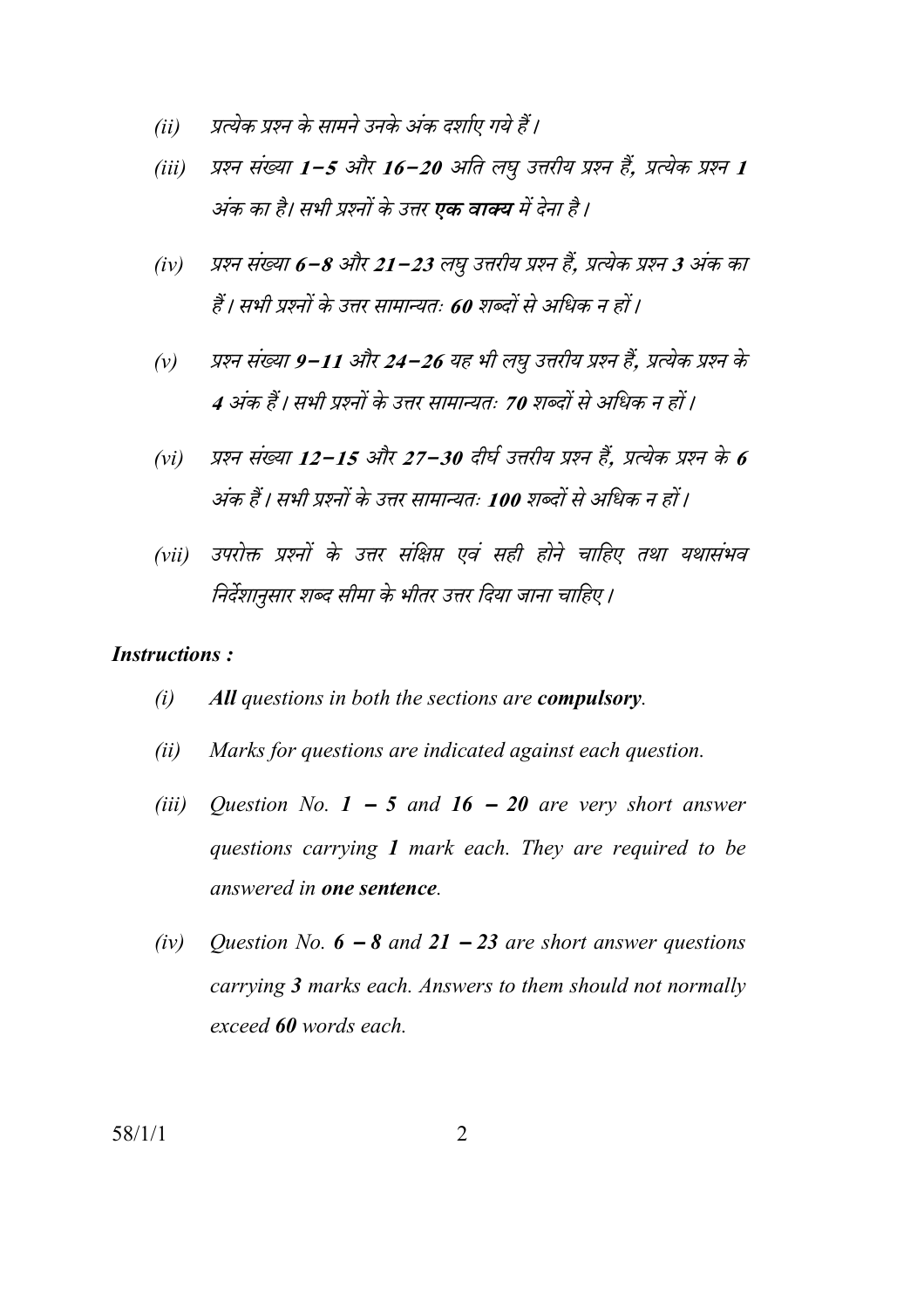- Question No.  $9 11$  and  $24 26$  are also short answer  $(v)$ questions carrying 4 marks each. Answers to them should not normally exceed 70 words each.
- Question No.  $12 15$  and  $27 30$  are long answer questions  $(vi)$ carrying 6 marks each. Answers to them should not normally exceed 100 words each.
- Answers should be brief and to the point and the above word  $(vii)$ limit be adhered to as far as possible.

## खण्ड - अ **Section - A**

- व्यय विधि द्वारा मापे जाने पर एक वस्तु की माँग बेलोचदार है। इसकी कीमत घटने  $\mathbf{1}$ . पर : (सही विकल्प चुनिए)
	- (अ) इस पर किए गए व्यय में कोई परिवर्तन नहीं होगा।
	- (ब) इस पर किया गया व्यय बढेगा।
	- (स) इस पर किया गया व्यय घटेगा।
	- (द) उपरोक्त में से कोई भी।

The demand of a commodity when measured through the expenditure approach is inelastic. A fall in its price will result in : (choose the correct alternative)

- (a) no change in expenditure on it.
- (b) increase in expenditure on it.
- (c) decrease in expenditure on it.
- (d) any one of the above.

 $58/1/1$ 

 $\mathbf{1}$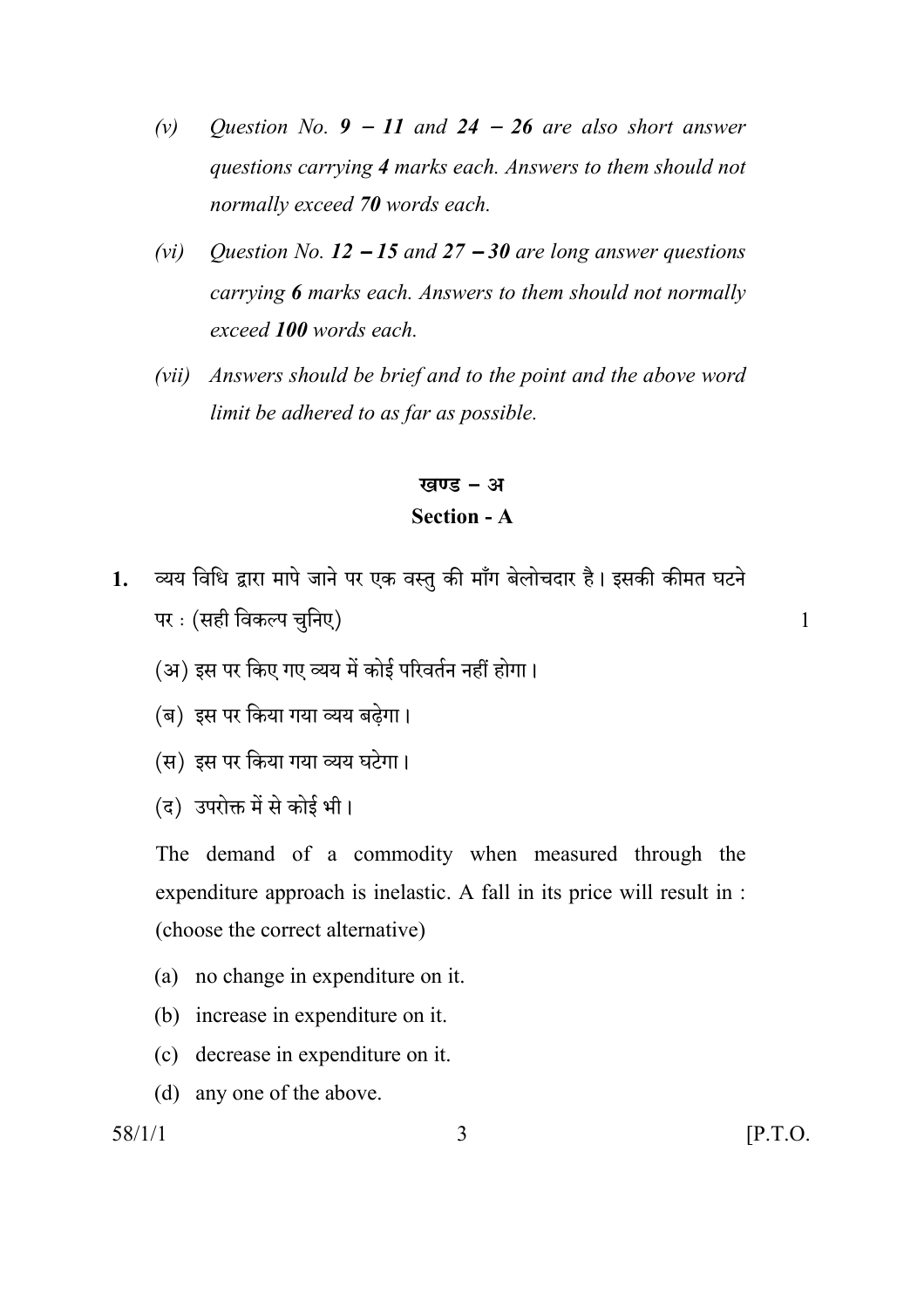जैसे-जैसे एक नीचे की ओर ढलवाँ सीधी रेखा माँग वक्र पर हम बाएँ से दाएँ चलते  $2.$ हैं, माँग की कीमत लोच : (सही विकल्प चुनिए)

 $\mathbf{1}$ 

 $\mathbf{1}$ 

- (अ) स्थिर रहती है
- (ब) गिरती जाती है
- (स) बढती जाती है
- (द) शुरू में गिरती है, फिर बढ़ती है

As we move along a downward sloping straight line demand curve from left to right, price elasticity of demand : (choose the correct alternative)

- (a) remains unchanged
- (b) goes on falling
- (c) goes on rising
- (d) falls initially then rises
- बाज़ार माँग की परिभाषा दीजिए।  $3.$ 
	- Define market demand
- औसत संप्राप्ति (आगम) और कीमत सदा बराबर होते हैं : (सही विकल्प चुनिए)  $\overline{4}$ .  $\mathbf{1}$ 
	- (अ) केवल पूर्ण प्रतियोगिता के अन्तर्गत
	- (ब) केवल एकाधिकारात्मक प्रतियोगिता के अन्तर्गत
	- (स) केवल एकाधिकार के अन्तर्गत
	- (द) सभी प्रकार के बाज़ार में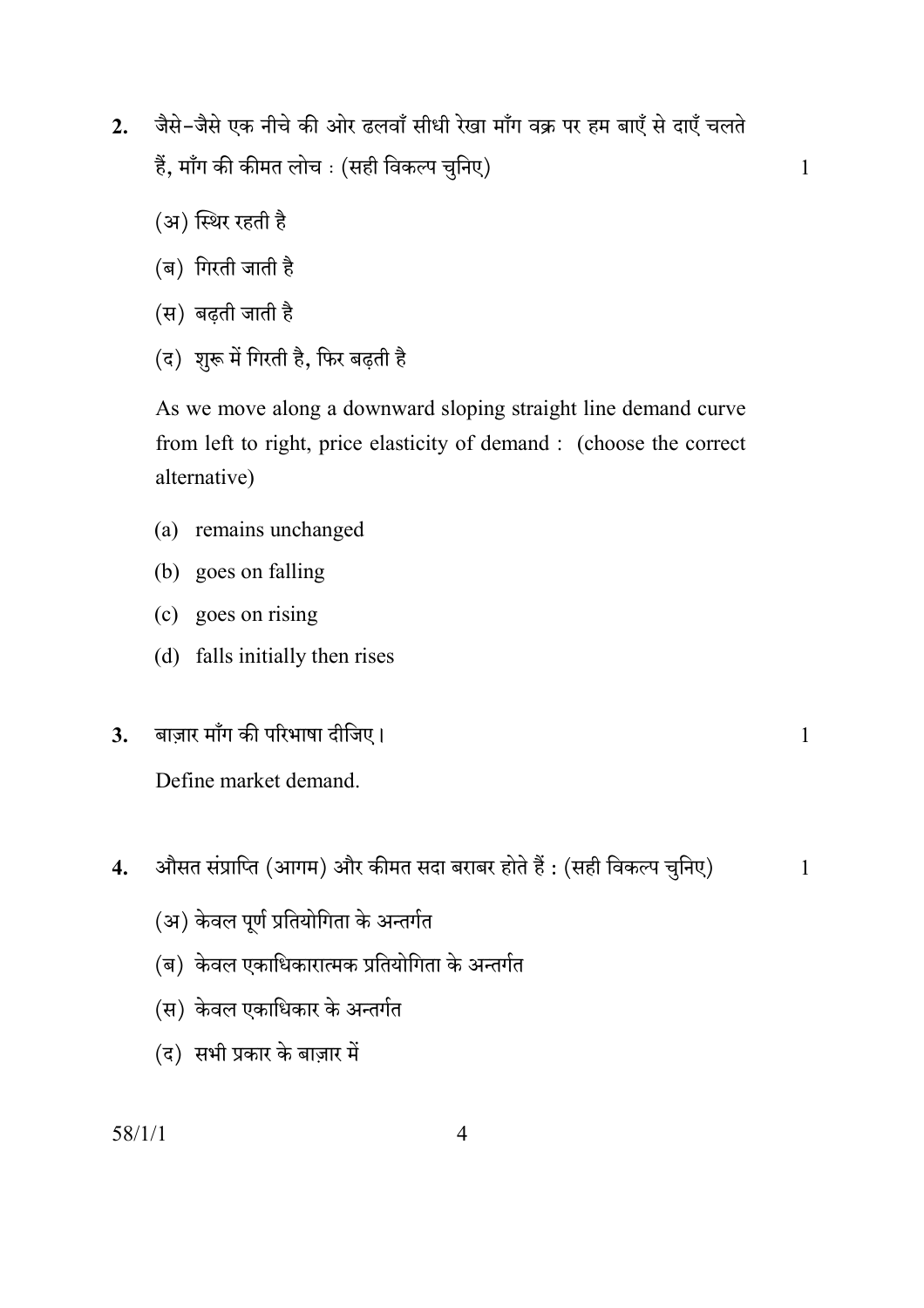Average revenue and price are always equal under : (choose the correct alternative) (a) perfect competition only (b) monopolistic competition only (c) monopoly only (d) all market forms अल्पाधिकार की कोई एक विशेषता बताइए।  $\overline{5}$ . State any one feature of oligopoly. व्यष्टि अर्थशास्त्र और समष्टि अर्थशास्त्र में भेद कीजिए। 6. Distinguish between microeconomics and macroeconomics. उत्पादन संभावना सीमा (वक्र) के अर्थ और विशेषताएँ बताइए।  $7.$ State the meaning and properties of production possibilities frontier. उपयोगिता विश्लेषण की सहायता से दिखाइए कि एक वस्तु की माँग और उसकी 8. कीमत में विपरीत सम्बन्ध होता है। समझाइए। अथवा अनधिमान वक्र का ढलान ऋणात्मक क्यों होता है ? समझाइए।

 $\mathbf{1}$ 

 $\overline{3}$ 

 $\overline{3}$ 

 $\overline{3}$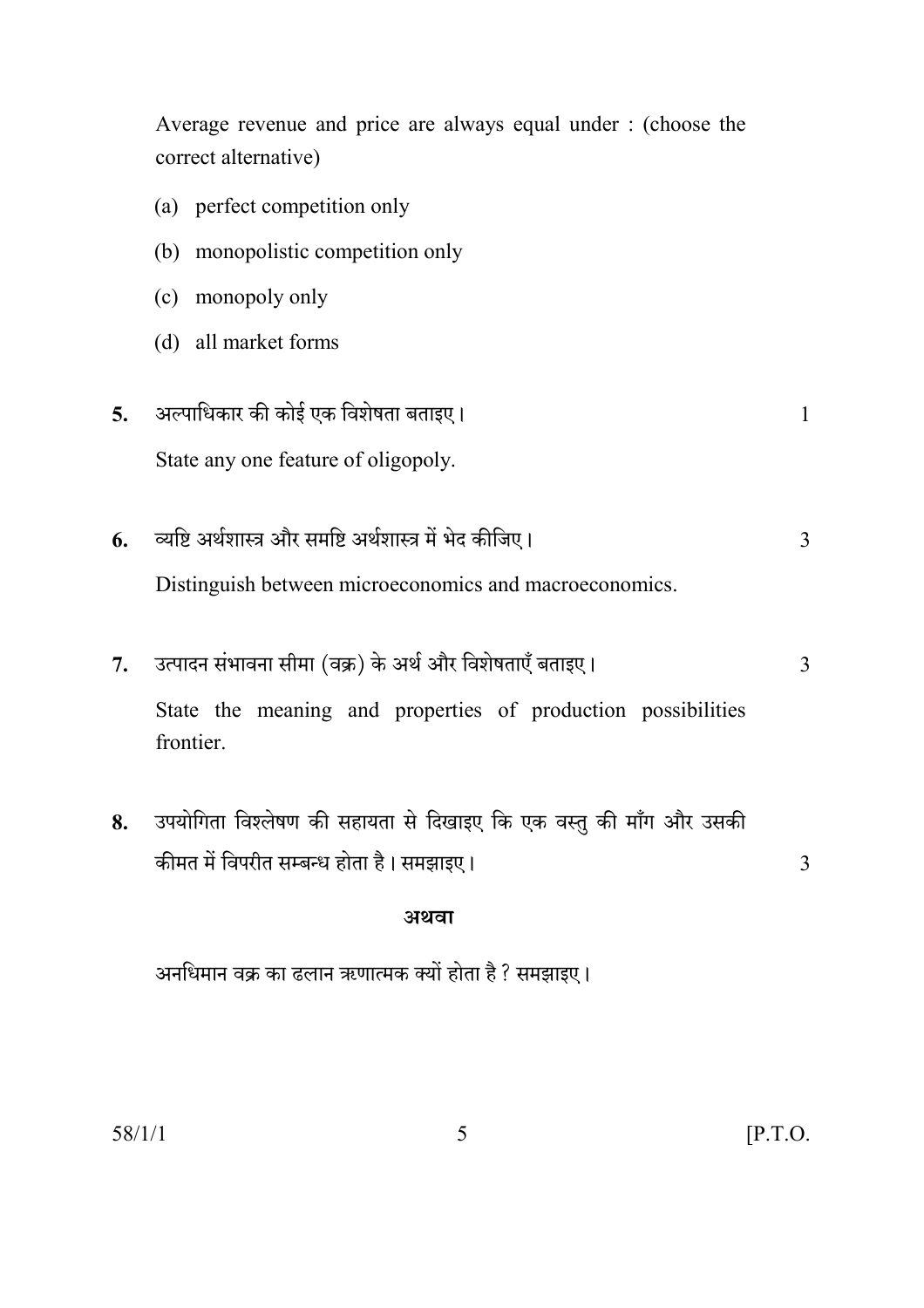Show that demand of a commodity is inversely related to its price. Explain with the help of utility analysis.

#### $Or$

Why is an indifference curve negatively sloped ? Explain.

अनधिमान वक्र विधि के अन्तर्गत उपभोक्ता के संतुलन की शर्तों की व्याख्या  $9<sub>1</sub>$ कीजिए।

Explain the conditions of consumer's equilibrium under indifference curve approach.

 $\overline{4}$ 

 $\overline{4}$ 

10. कुल उत्पाद के आधार पर परिवर्ती अनुपातों के नियम के विभिन्न चरण बताइए। रेखाचित्र का प्रयोग कीजिए।

#### अथवा

पूर्ति की कीमत लोच मापन की ज्यामितिक विधि समझाइए। रेखाचित्र का प्रयोग कीजिए।

State different phases of the law of variable proportions on the basis of total product. Use diagram.

#### $Or$

Explain the geometric method of measuring price elasticity of supply. Use diagram.

## दृष्टिहीन परीक्षार्थियों के लिए प्रश्न संख्या 10 के स्थान पर:

परिवर्ती अनुपातों के नियम के विभिन्न चरण एक तालिका की सहायता से बताइए।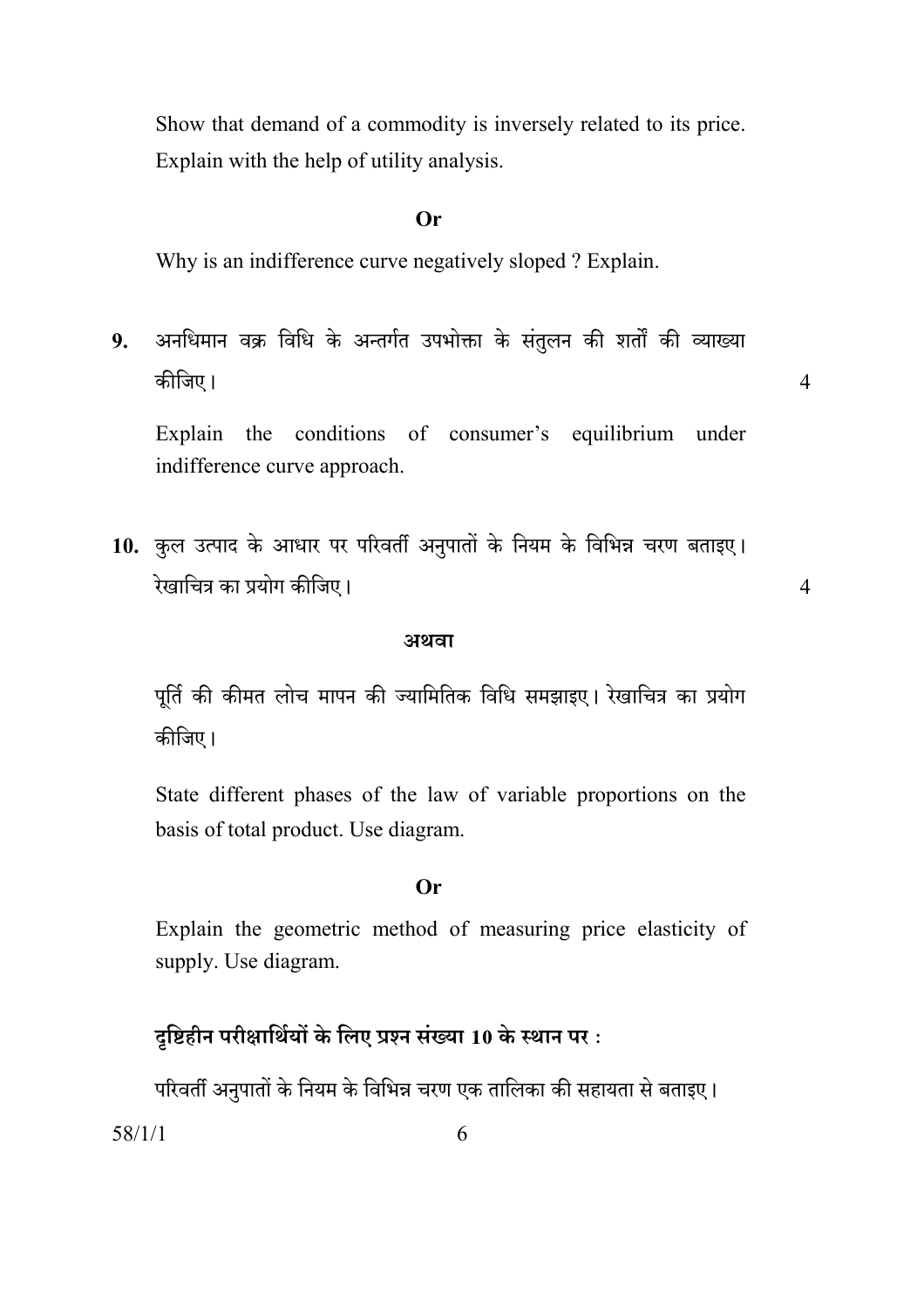#### अथवा

'पूर्ति में परिवर्तन' और 'पूर्ति की मात्रा में परिवर्तन' के बीच अंतर समझाइए।

## For blind candidates in lieu of Q. No. 10.

State different phases of the law of variable proportions with the help of a schedule.

#### $Or$

Explain the distinction between 'change in supply' and 'change in quantity supplied.'

11. एकाधिकारात्मक प्रतियोगिता की 'फर्मों के निर्बाध प्रवेश और बहिर्गमन' विशेषता के परिणामों की व्याख्या कीजिए।

 $\overline{4}$ 

6

Explain the 'free entry and exit of firms' feature of monopolistic competition.

12. वस्तु X की कीमत जब 10 प्रतिशत घटती है तो इसकी माँग 150 इकाई से बढकर 180 इकाई हो जाती है। इसकी माँग की कीमत लोच का परिकलन कीजिए। इसकी कीमत कितने प्रतिशत घटे कि इसकी माँग 150 इकाई से 210 इकाई हो जाए ?

When price of a commodity X falls by 10 per cent, its demand rises from 150 units to 180 units. Calculate its price elasticity of demand. How much should be the percentage fall in its price so that its demand rises from 150 to 210 units?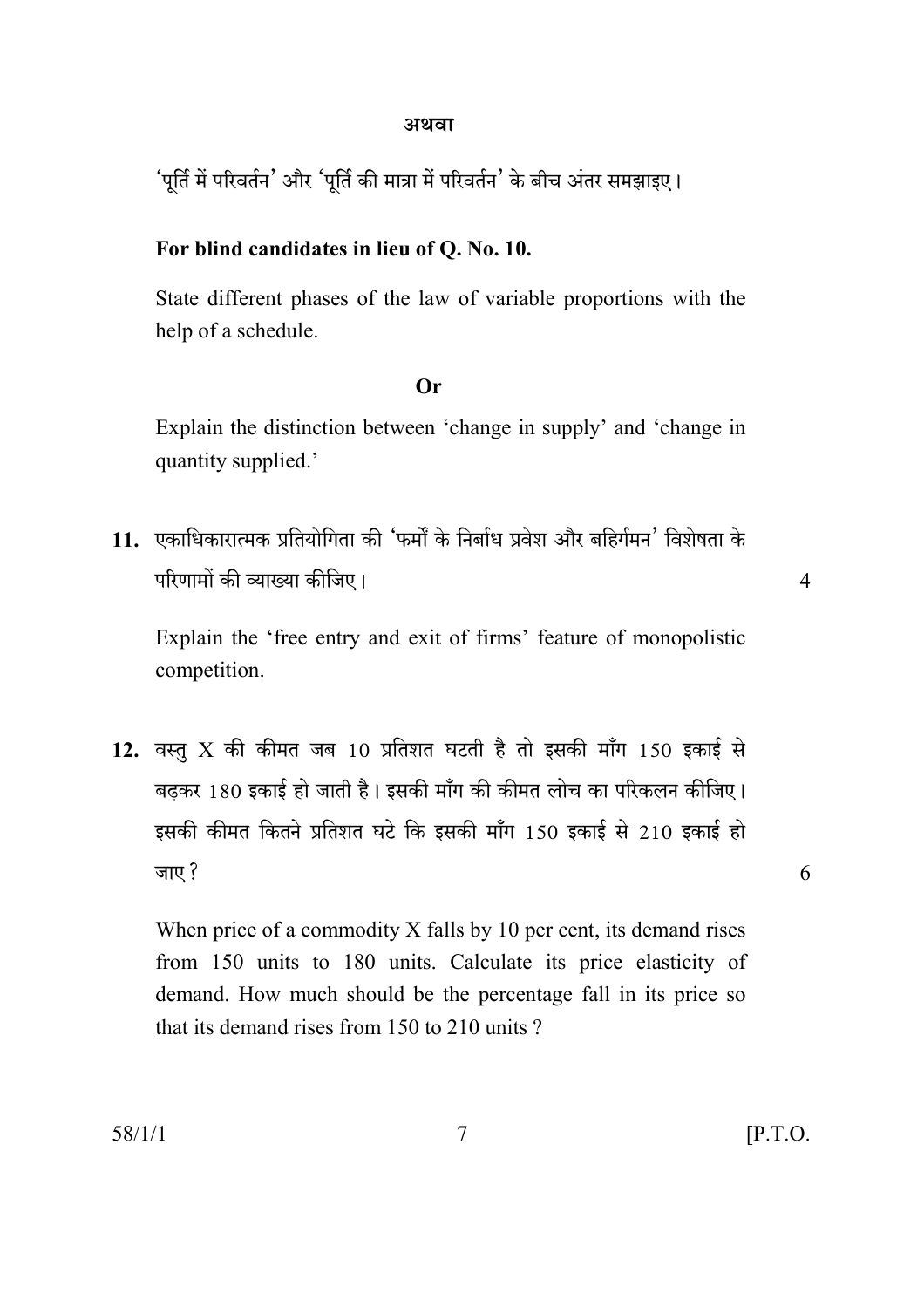13. निम्नलिखित तालिका को पूरा कीजिए:

| (इकाइयाँ)      | $(\overline{\mathfrak{F}}_n)$ | ्उत्पादन $\;\;\mid$ कुल लागत $\mid$ औसत परिवर्ती लागत $\mid$ सीमान्त लागत $\mid\;$ औसत स्थिर लागत |                  |                  |
|----------------|-------------------------------|---------------------------------------------------------------------------------------------------|------------------|------------------|
|                |                               | $(\overline{\mathfrak{F}})$                                                                       | $(\mathfrak{F})$ | $(\mathfrak{F})$ |
| $\theta$       | 30                            |                                                                                                   |                  |                  |
|                |                               |                                                                                                   | 20               |                  |
| 2              | 68                            |                                                                                                   |                  |                  |
| 3              | 84                            | 18                                                                                                |                  |                  |
| $\overline{4}$ |                               |                                                                                                   | 18               |                  |
| 5              | 125                           | 19                                                                                                |                  | 6                |

Complete the following table :

| Output<br>units | Total<br>cost<br>Rs. | Average variable<br>cost<br>Rs. | Marginal<br>cost<br>Rs. | Average fixed<br>cost<br>Rs. |
|-----------------|----------------------|---------------------------------|-------------------------|------------------------------|
| $\Omega$        | 30                   |                                 |                         |                              |
| 1               |                      |                                 | 20                      |                              |
| $\overline{2}$  | 68                   |                                 |                         |                              |
| 3               | 84                   | 18                              |                         |                              |
| $\overline{4}$  |                      |                                 | 18                      |                              |
| 5               | 125                  | 19                              |                         | 6                            |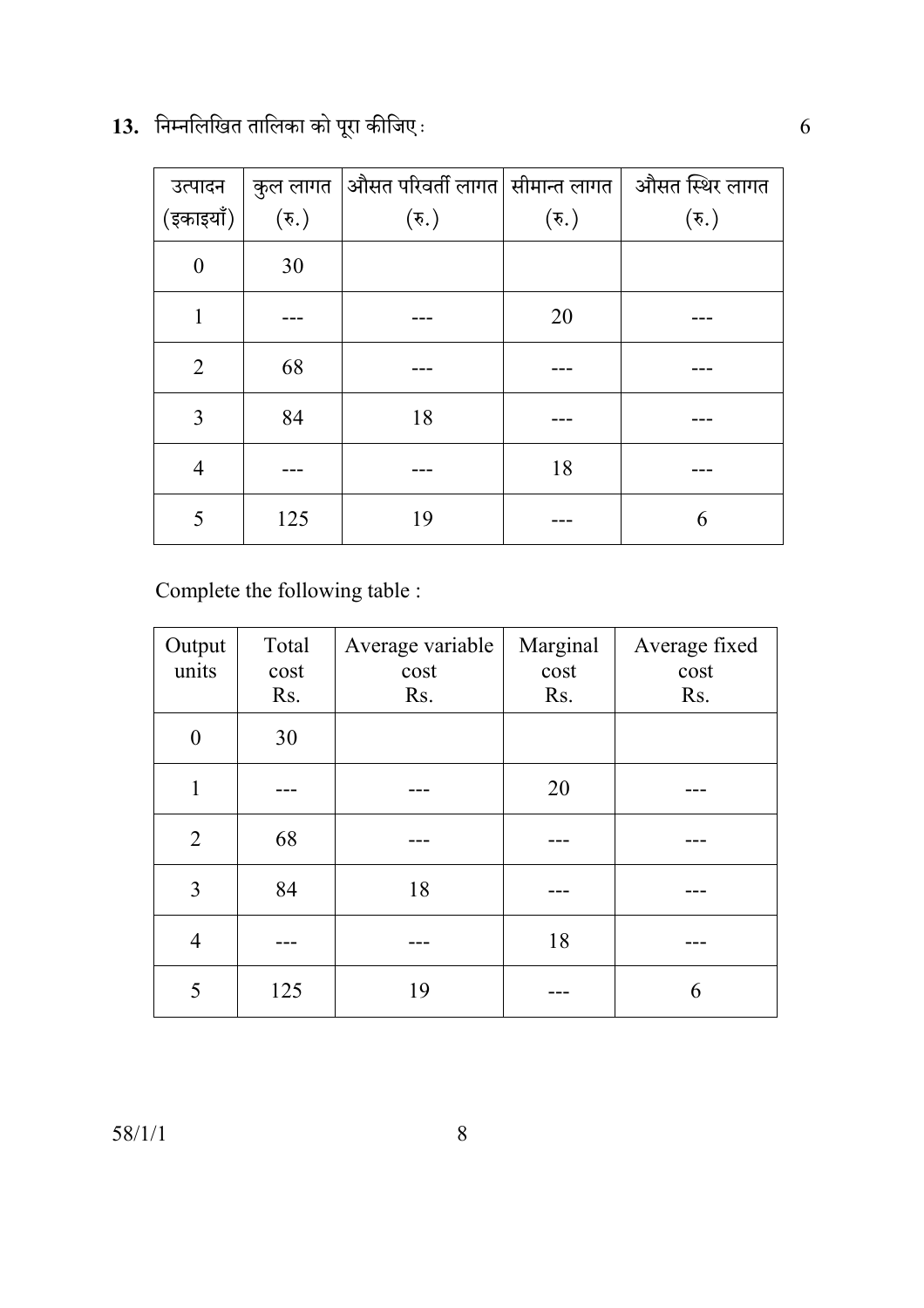14. वस्तु Y वस्तु X की प्रतिस्थापन्न वस्तु है। Y की कीमत घट जाती है। इस परिवर्तन के कारण  $\rm X$  के बाजार में होने वाले प्रभावों की शृंखला की व्याख्या कीजिए।

#### अथवा

एक वस्तु के पूर्ति आधिक्य की उसकी संतुलन कीमत पर प्रभावों की शृंखला की व्याख्या कीजिए।

Good Y is a substitute of good X. The price of Y falls. Explain the chain of effects of this change in the market of X.

#### $Or$

Explain the chain of effects of excess supply of a good on its equilibrium price.

15. एक फर्म के उत्पाद की लागत तालिका नीचे दी गयी है। उत्पादन के सभी स्तरों पर उत्पाद की प्रति इकाई बाजार कीमत 12 रु. है। सीमांत लागत और सीमांत सम्प्राप्ति (आगम) विधि से संतुलन उत्पादन का स्तर ज्ञात कीजिए। अपने उत्तर के कारण दीजिए:

| उत्पादन (इकाई) |  |  |      |  |
|----------------|--|--|------|--|
| औसत लागत (रु.) |  |  | 10.4 |  |

Given below is the cost schedule of a product produced by a firm. The market price per unit of the product at all levels of output is Rs. 12. Using marginal cost and marginal revenue approach, find out the level of equilibrium output. Give reasons for your answer:

| <b>Output</b> (Units) |  |  |  |
|-----------------------|--|--|--|
| Average Cost (Rs.)    |  |  |  |

9

 $58/1/1$ 

 $\overline{6}$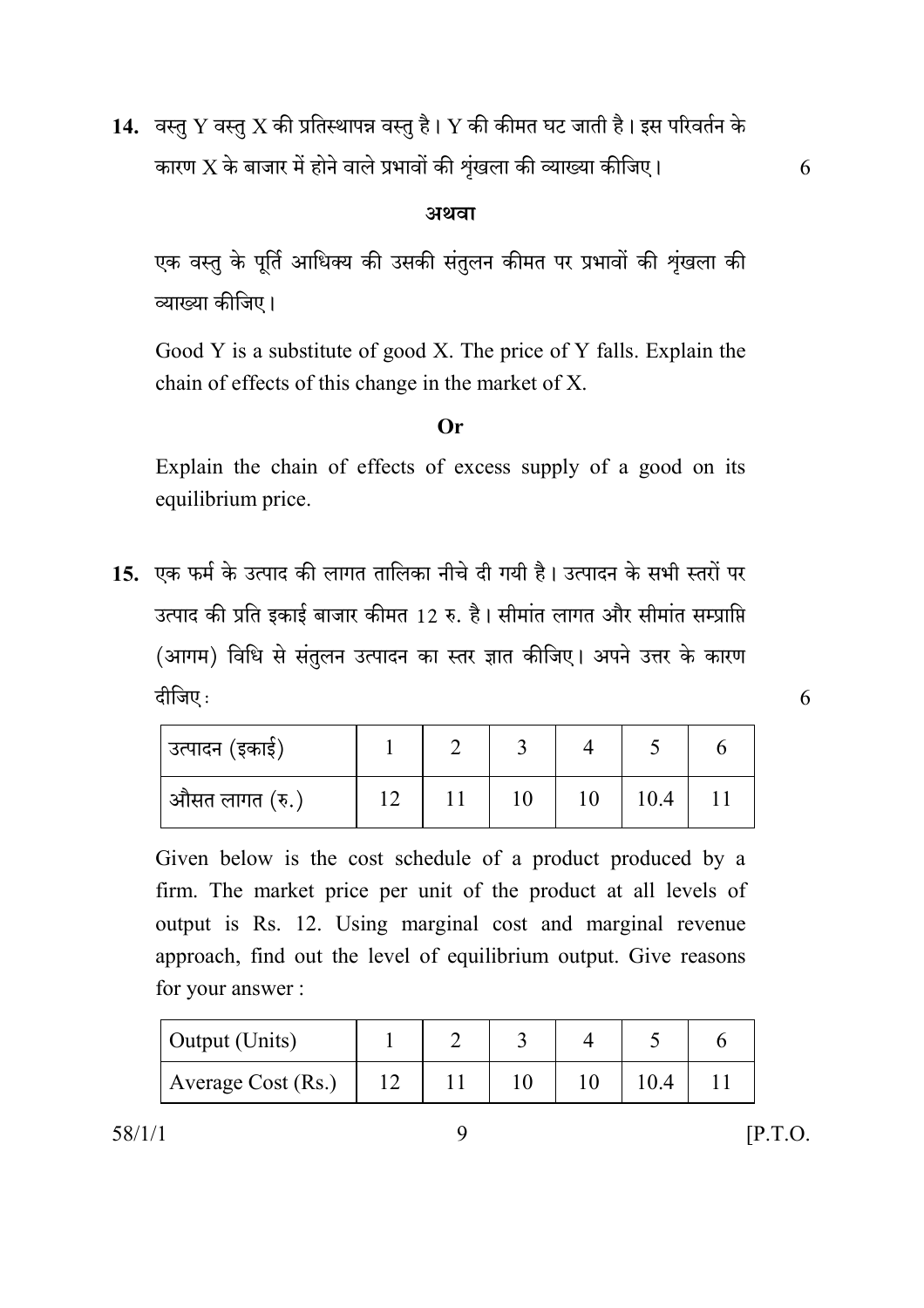## खण्ड – ब

## **Section - B**

- 16. वाणिज्य बैंकों को अपनी कुल जमाओं का जो अनुपात भारतीय रिजर्व बैंक के पास रखना होता है उसे : (सही विकल्प चुनिए)
	- (अ) सांविधिक तरलता अनुपात कहते हैं
	- (ब) जमा अनुपात कहते हैं
	- (स) आरक्षित नकद अनुपात
	- (द) वैधानिक कोष अनुपात

The ratio of total deposits that a commercial bank has to keep with Reserve Bank of India is called : (choose the correct alternative)

- (a) Statutory liquidity ratio
- (b) Deposit ratio
- (c) Cash reserve ratio
- (d) Legal reserve ratio
- 17. समग्र माँग को बढ़ाया जा सकता है: (सही विकल्प चुनिए)

 $\mathbf{1}$ 

 $\mathbf{1}$ 

- (अ) बैंक दर बढ़ाकर
- (ब) भारतीय रिजर्व बैंक द्वारा सरकारी प्रतिभूतियाँ बेचकर
- (स) नकद कोष अनुपात बढ़ाकर
- (द) उपरोक्त में किसी के द्वारा नहीं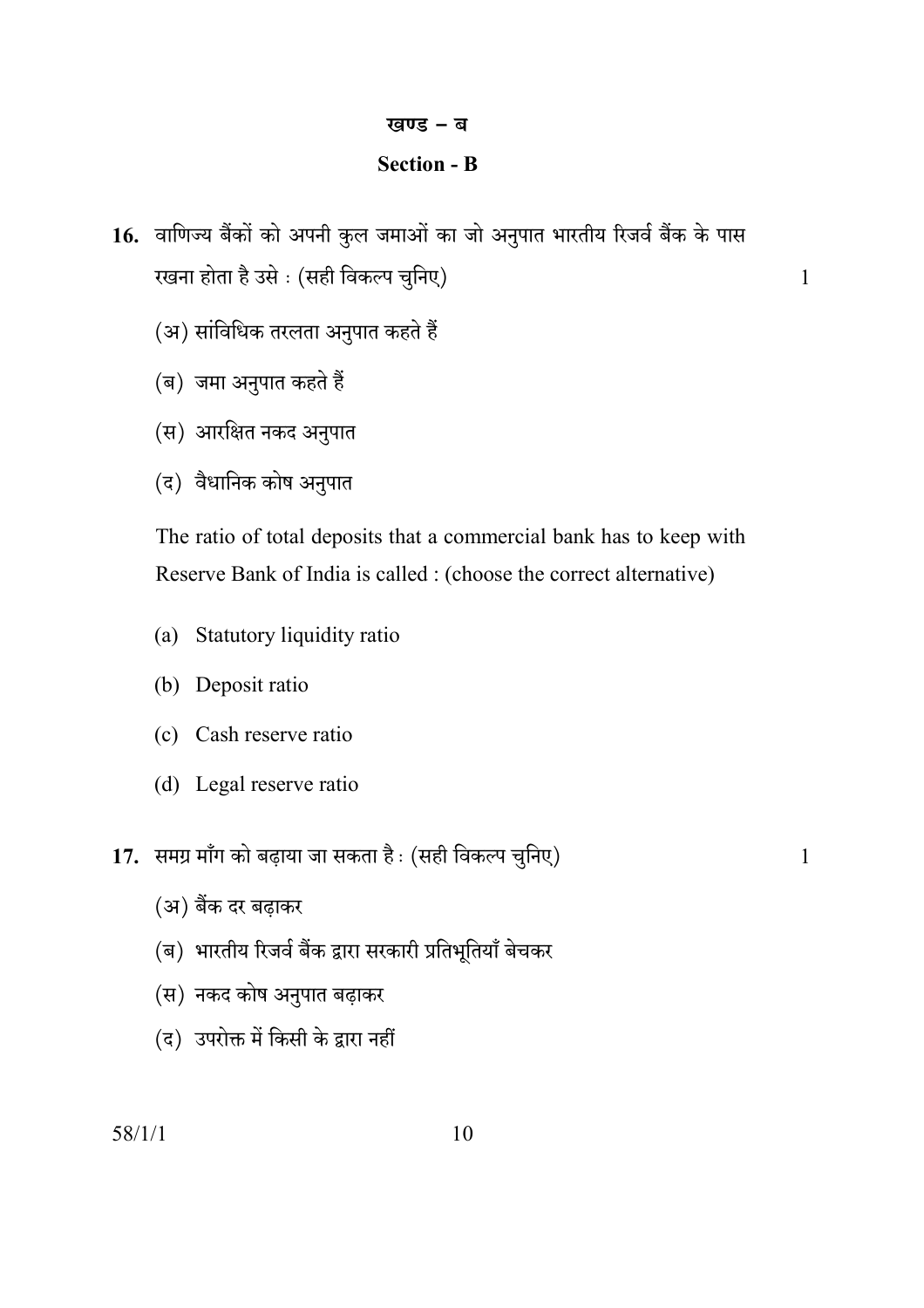|        | Aggregate demand can be increased by : (choose the correct<br>alternative)                |              |
|--------|-------------------------------------------------------------------------------------------|--------------|
|        | (a) increasing bank rate                                                                  |              |
|        | (b) selling government securities by Reserve Bank of India                                |              |
|        | (c) increasing cash reserve ratio                                                         |              |
|        | (d) none of the above                                                                     |              |
|        | 18. अनैच्छिक बेरोजगारी का अर्थ बताइए।                                                     | $\mathbf{1}$ |
|        | Give the meaning of involuntary unemployment.                                             |              |
|        | 19. प्राथमिक घाटा क्या होता है ?                                                          | $\mathbf{1}$ |
|        | What is primary deficit?                                                                  |              |
|        | 20. भुगतान संतुलन का अर्थ बताइए।                                                          | $\mathbf{1}$ |
|        | Give the meaning of balance of payments.                                                  |              |
|        | 21. अन्तिम वस्तुओं और मध्यवर्ती वस्तुओं में भेद कीजिए। प्रत्येक का एक-एक<br>उदाहरण दीजिए। | 3            |
|        | Distinguish between final goods and intermediate goods. Give an<br>example of each.       |              |
|        | 22. मुद्रा के मूल्य संचय कार्य समझाइए।                                                    | 3            |
|        | अथवा                                                                                      |              |
|        | मुद्रा आपूर्ति का अर्थ और इसके घटक बताइए।                                                 |              |
| 58/1/1 | 11                                                                                        | [P.T.O.      |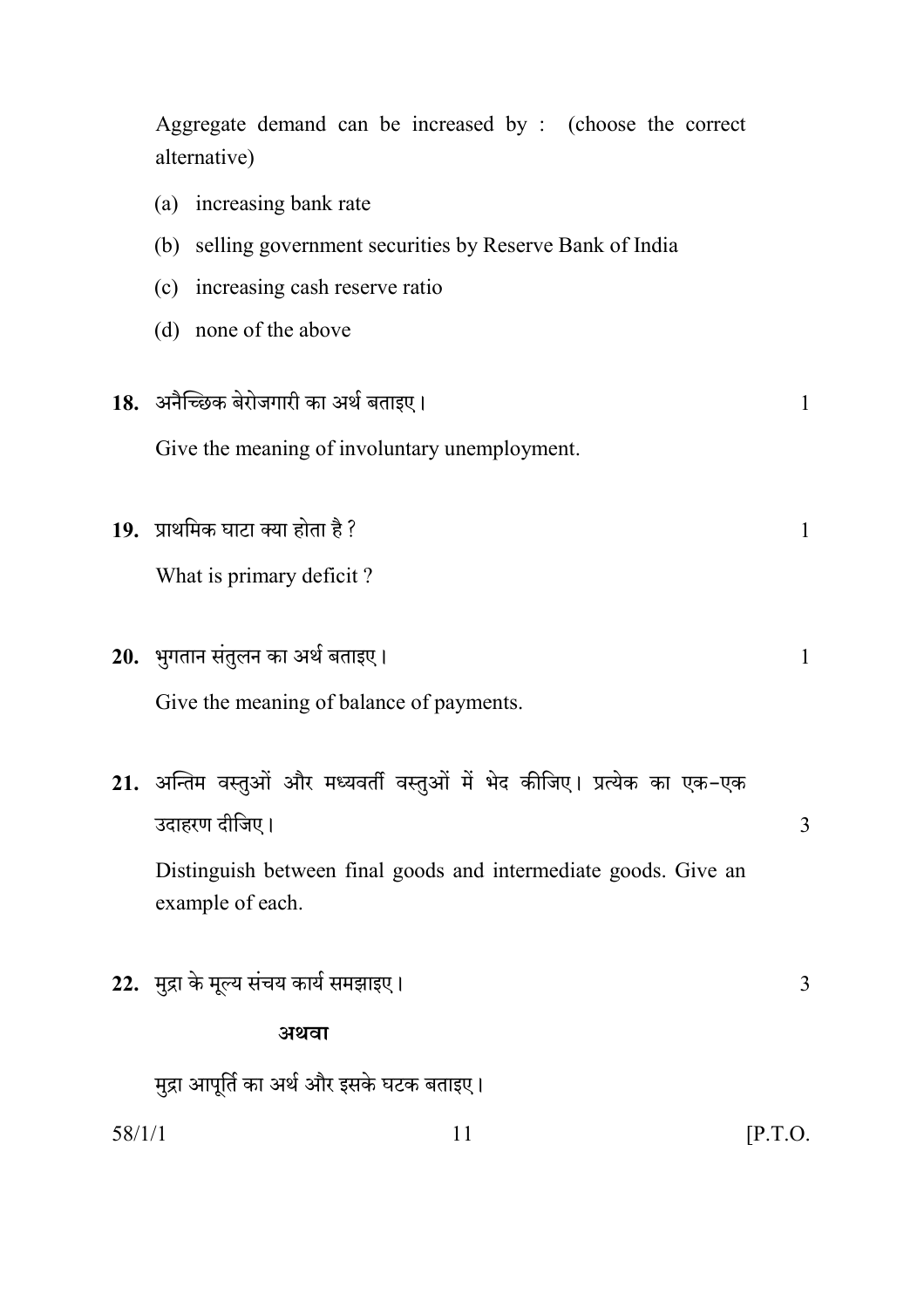Explain the store of value function of money.

## $Or$

State the meaning and components of money supply.

23. करों को प्रत्यक्ष और अप्रत्यक्ष करों में वर्गीकृत करने का आधार समझाइए। उदाहरण दीजिए।

Explain the basis of classifying taxes into direct and indirect tax. Give examples.

24. केन्द्रीय बैंक 'सरकार का बैंकर' के कार्य की व्याख्या कीजिए।

#### अथवा

मुद्रा आपूर्ति के नियंत्रण में रिवर्स रेपो दर (प्रति पुनर्खरीद दर) की भूमिका की व्याख्या कीजिए।

Explain 'banker to the government' function of the central bank.

#### $Or$

Explain the role of reverse repo rate in controlling money supply.

25. समझाइए किस प्रकार सरकारी बजट आय वितरण को प्रभावित कर सकता है ?

 $\overline{4}$ 

 $\overline{3}$ 

 $\overline{4}$ 

Explain how government budget can be used to influence distribution of income?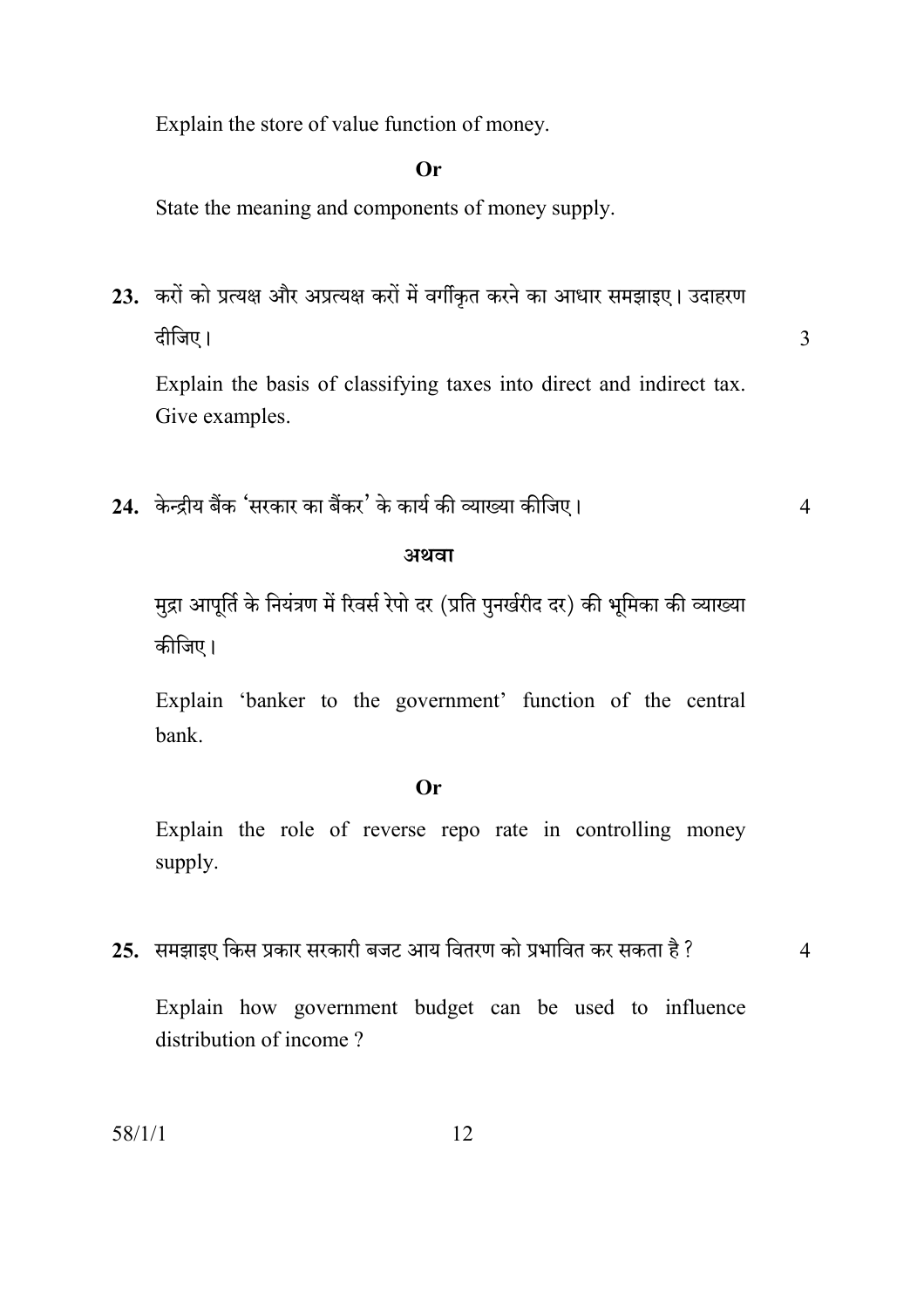- 26. एक अर्थव्यवस्था संतुलन में है। इसके बारे में दिए गए निम्नलिखित आंकड़ों से स्वायत्त उपभोग का परिकलन कीजिए।
	- (i) आय =  $5000$
	- (ii) सीमान्त बचत प्रवृत्ति =  $0.2$
	- (iii) निवेश व्यय =  $800$

An economy is in equilibrium. From the following data about an economy calculate autonomous consumption.

- (i) Income =  $5000$
- (ii) Marginal propensity to save  $= 0.2$
- (iii) Investment expenditure  $= 800$
- 27. विदेशी मुद्रा की कीमत बढ़ने पर उसकी माँग क्यों घटती है और पूर्ति क्यों बढ़ती है ? समझाइए।

Why does the demand for foreign currency fall and supply rises when its price rises ? Explain.

28. देश के कल्याण के सूचक के रूप में सकल देशीय उत्पाद की 'गैर-मौद्रिक विनिमय' सीमा की व्याख्या कीजिए।

13

6

6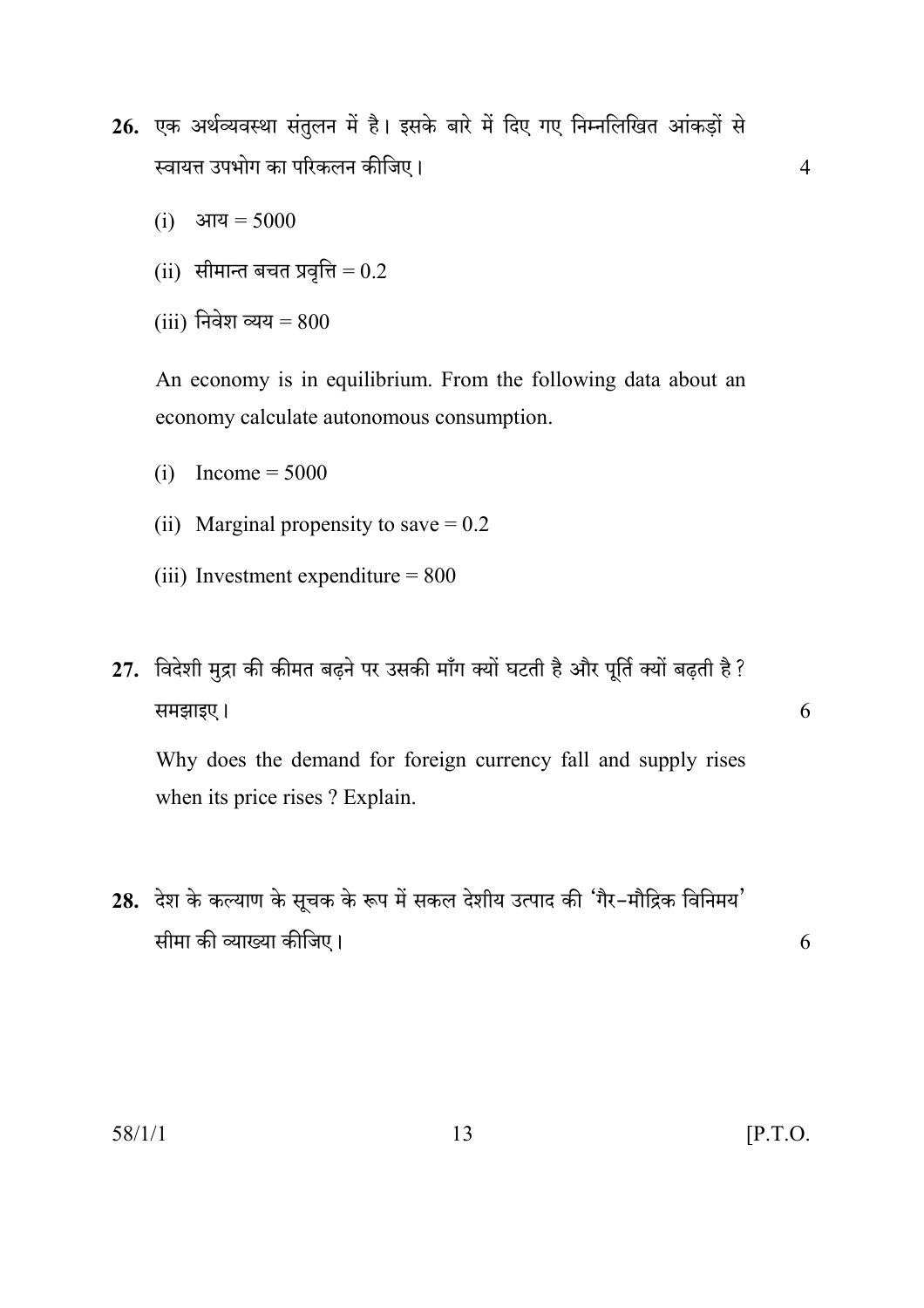#### अथवा

देश के घरेलू उत्पाद का आकलन करते समय निम्नलिखित के साथ क्या व्यवहार करेंगे ? अपने उत्तर के लिए कारण दीजिए:

(अ) देश के बैंक की विदेशों में शाखाओं द्वारा अर्जित लाभ

(ब) नियोजक द्वारा कर्मचारियों को स्वतंत्रता दिवस पर दिए गए उपहार

(स) विदेशी पर्यटकों द्वारा खरीदा गया सामान

Explain 'non-monetary exchanges' as a limitation of using gross domestic product as an index of welfare of a country.

#### $Or$

How will you treat the following while estimating domestic product of a country? Give reasons for your answer:

- (a) Profits earned by branches of country's bank in other **countries**
- (b) Gifts given by an employer to his employees on independence day
- (c) Purchase of goods by foreign tourists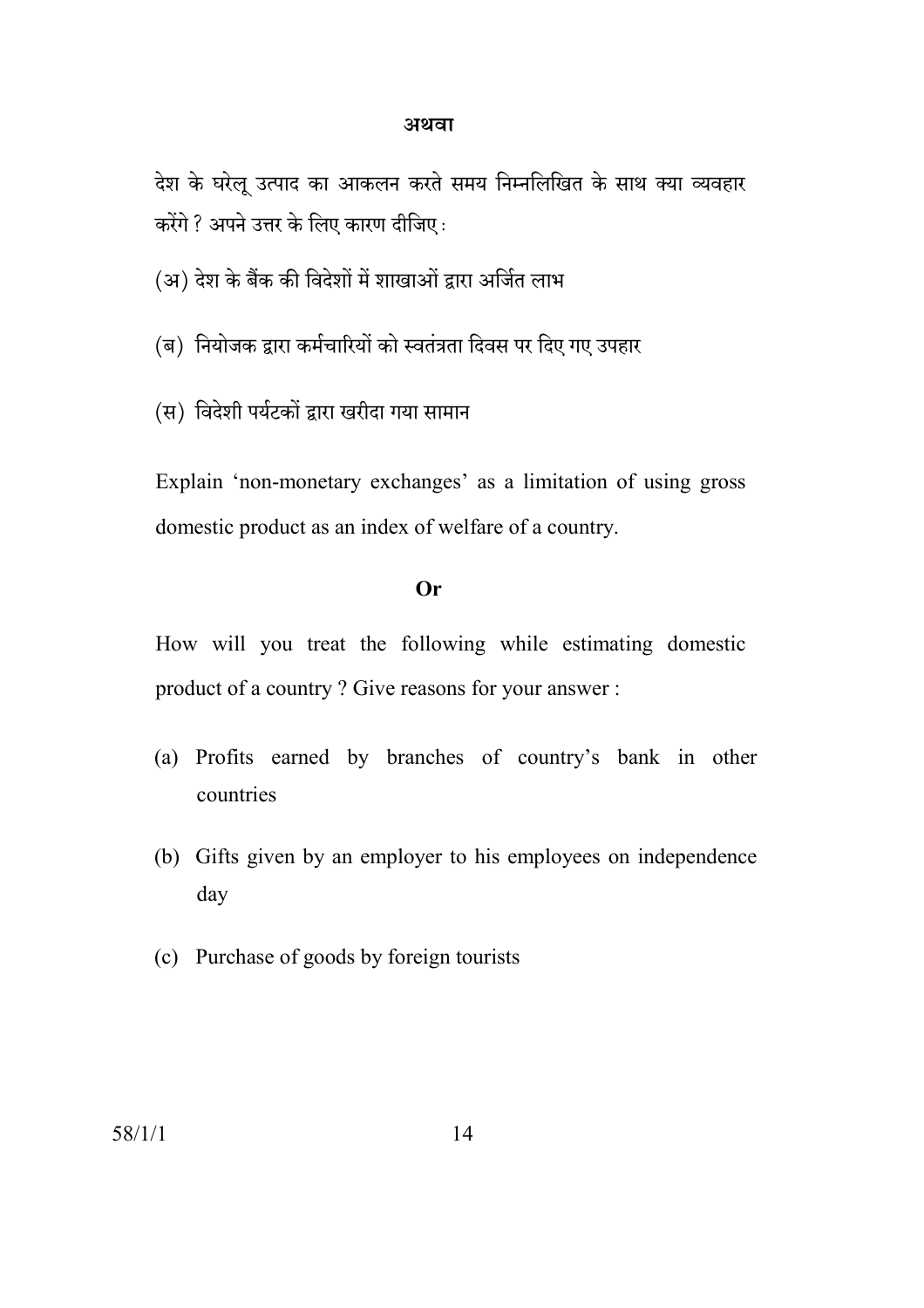| 29.   (क) कारक लागत पर निवल देशीय उत्पाद तथा (ख) सकल राष्ट्रीय प्रयोज्य आय का |
|-------------------------------------------------------------------------------|
| परिकलन कीजिए :                                                                |

|        |                                | (रु. करोड़ों में) |
|--------|--------------------------------|-------------------|
| (i)    | निजी अन्तिम उपभोग व्यय         | 8000              |
| (ii)   | सरकारी अन्तिम उपभोग व्यय       | 1000              |
| (iii)  | निर्यात                        | 70                |
| (iv)   | आयात                           | 120               |
| (v)    | अचल पूँजी का उपभोग             | 60                |
| (vi)   | सकल देशीय अचल पूँजी निर्माण    | 500               |
| (vii)  | स्टॉक में परिवर्तन             | 100               |
| (viii) | विदेशों को कारक आय             | 40                |
| (ix)   | विदेशों से कारक आय             | 90                |
| (x)    | अप्रत्यक्ष कर                  | 700               |
| (xi)   | आर्थिक सहायता                  | 50                |
| (xii)  | विदेशों को निवल चालू हस्तांतरण | $(-)30$           |

 $58/1/1$ 

 $15$ 

 $\overline{6}$